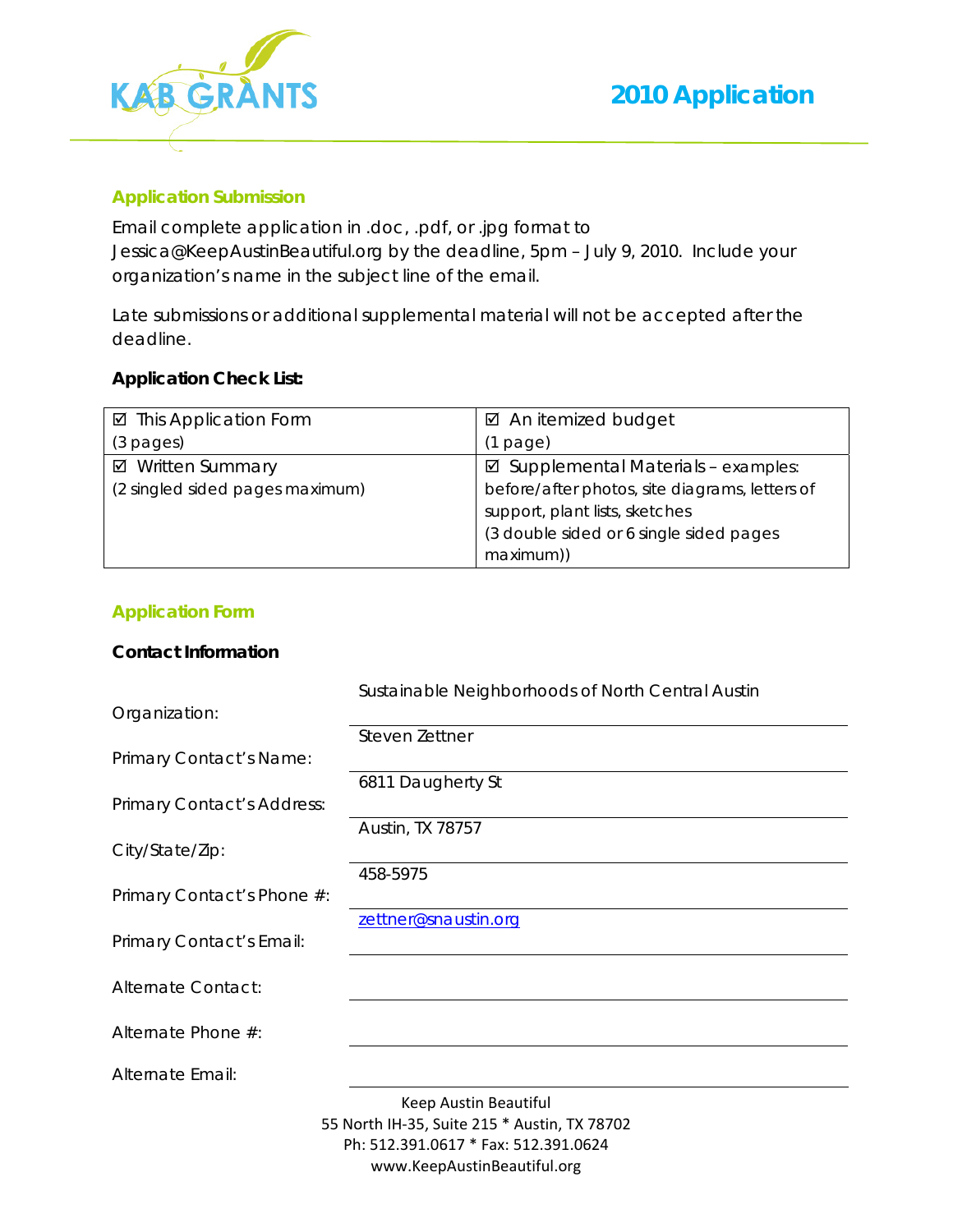

#### **Project Information**

|                                                                                    |                         | Sustainable Neighborhoods of North Central  |
|------------------------------------------------------------------------------------|-------------------------|---------------------------------------------|
| <b>Main Organization Involved:</b>                                                 | Austin                  |                                             |
|                                                                                    | 10                      |                                             |
| Size of Organization (# of members):                                               |                         |                                             |
|                                                                                    |                         |                                             |
| Does the organization have paid staff?                                             | $\square$ Yes           | $\boxtimes$ No                              |
|                                                                                    |                         | Lamar Middle School, intersection of Burnet |
| <b>Project Location Description:</b>                                               | Rd and 2222 (NW corner) |                                             |
|                                                                                    | 6201 Wynona             |                                             |
| <b>Project's Address:</b>                                                          |                         |                                             |
|                                                                                    | <b>Austin, TX 78757</b> |                                             |
| Project's City/State/Zip Code:                                                     |                         |                                             |
|                                                                                    |                         |                                             |
| This Project is:<br><b>Ø</b> New<br>$\square$ Partially Complete                   |                         | $\square$ Expansion of Existing Project     |
|                                                                                    |                         |                                             |
| Did this project or associated organizations receive a 2009 KAB Grant?             |                         | ⊠ No<br>$\square$ Yes                       |
| Grant Amount Requested (\$500-\$2,500):                                            | \$1,329                 |                                             |
|                                                                                    |                         |                                             |
|                                                                                    |                         |                                             |
| Is funding being requested for (see guidelines at www.keepaustinbeautiful.org/nbg) |                         |                                             |
| Work Already Completed:                                                            | $\square$ Yes           | $\boxtimes$ No                              |
|                                                                                    |                         |                                             |
| Trash Cans in a New Location:<br>٠                                                 | $\square$ Yes           | ⊠ No                                        |
| Project on private land:                                                           | $\square$ Yes           | ⊠ No                                        |
|                                                                                    |                         |                                             |
| Prizes:                                                                            | $\square$ Yes           | ⊠ No                                        |

- Refreshment:  $\Box$  Yes  $\Box$  No
- Hiring a contractor: Yes No
- Project organized by an individual, public agency, or large non-profit :  $\Box$  Y  $\boxtimes$  N
- Organization that does not represent a specific geographical area:  $\Box$   $Y$   $\Box$  N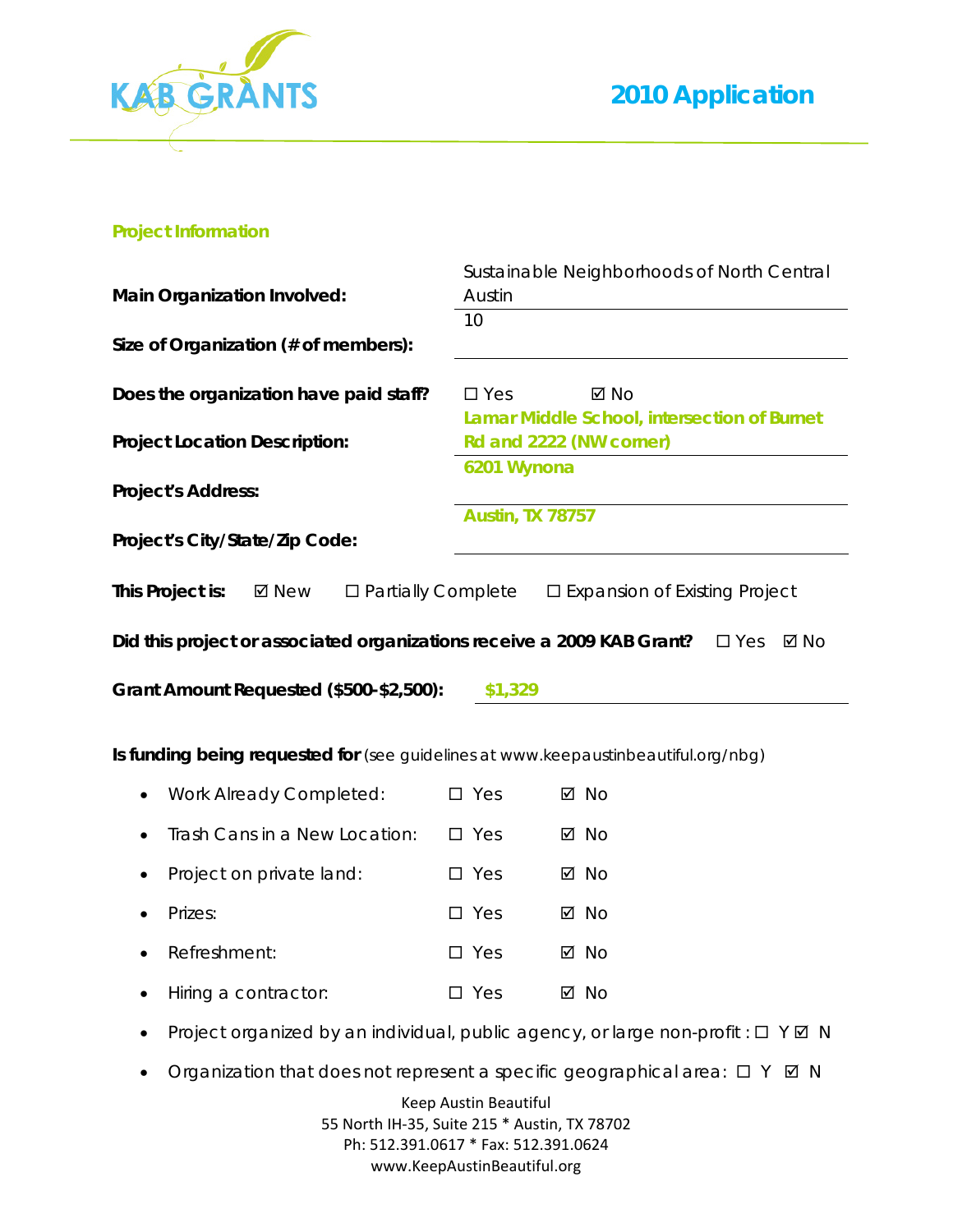



| The Project Includes (check all that apply)                                             |                           |                                    |                             |  |  |
|-----------------------------------------------------------------------------------------|---------------------------|------------------------------------|-----------------------------|--|--|
| $\boxtimes$ neighborhood involvement                                                    |                           | $\Box$ re-used/reclaimed materials |                             |  |  |
| $\boxtimes$ native/adapted plants                                                       |                           | $\Box$ water conservation          |                             |  |  |
| $\boxtimes$ a realistic timeline<br>$\boxtimes$ support from the property's manager     |                           |                                    |                             |  |  |
| $\square$ elements that represent the neighborhood or geographic area's unique identity |                           |                                    |                             |  |  |
|                                                                                         |                           |                                    |                             |  |  |
| <b>Project Category</b> (please check all boxes that apply)                             |                           |                                    |                             |  |  |
| $\square$ Landscape                                                                     | $\Box$ Conservation       | □ Mural                            | $\Box$ Restoration          |  |  |
| $\Box$ Community Garden                                                                 | $\boxtimes$ Tree Planting |                                    | $\Box$ Neighborhood Signage |  |  |
|                                                                                         |                           |                                    |                             |  |  |

#### **If awarded a KAB Neighborhood Beautification Grant we will:**

 $\Box$  Other  $\Box$ 

- use the donation within one year
- use the donation only for items outlined in the agreement between grantee and KAB *(After the judging process, KAB meets with each grant recipient to sign an agreement detailing what funds may be used for.)*
- supply KAB with all relevant project/installation specifications for approval prior to installation on any public property.
- honor the commitment of personnel, facilities, supplies/materials, and cash according to the timetable agreed upon by all participants.
- fulfill commitments along with ongoing maintenance of the project or the project may be discontinued.
- submit a final report with photos and financial accountability upon completion of the project.

I have read the above requirements and agree to honor those if awarded a KAB grant.

 $\boxtimes$  Yes  $\Box$  No.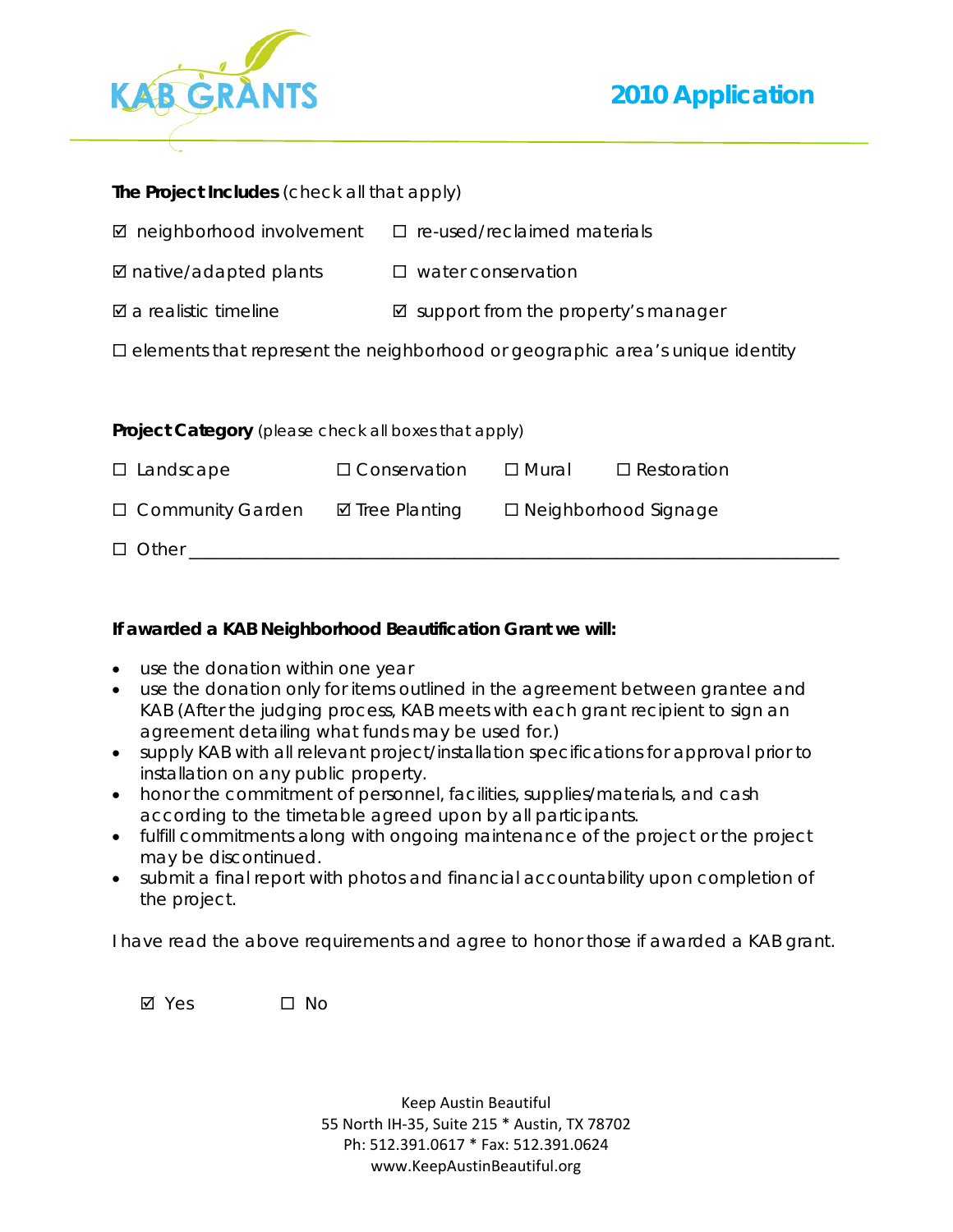

#### **Background**

This project would involve planting and maintaining up to 11 trees at the northwest corner of Burnet Rd and 2222, on the property of Lamar Middle School. The trees would be planted in October 2010, and maintained by community volunteers for up to three years until established.

Sustainable Neighborhoods of North Central Austin (SN) initiated the project. SN was founded in 2007 in response to the VMU rezoning of Burnet and N Lamar, which will allow future redevelopment to include multi-family housing. Thousands of people could be living in apartments along these pedestrian-hostile streets in the coming years. With that future in mind, SN is organizing initiatives that make these streets friendlier for families and children, seniors, pedestrians, bicyclists, persons with disabilities, and users of mass transit. SN has been an effective booster for area projects like Rails with Trails, the Anderson Urban Trail, and sidewalks on Burnet and Lamar. SN is organizing a feasibility study of planting street trees along Burnet and N Lamar. The submitted treeplanting project is the first of several that may emerge in the next few years.

SN is working closely with the Lamar Middle School Safe Routes to School committee to improve the safety and comfort of students walking or biking to school. A parent survey completed earlier this year identified the intersection of Burnet and 2222 as a key crossing point for students reaching the school. Many children jaywalk across Burnet Rd, or across 2222 to the HEB. Both streets exceed 30,000 car trips per day, so it is imperative that students be encouraged to take extra time to cross at the intersection.

While sidewalks are already available at the intersection, shading is not. The intersection is unpleasant, due to noise, exhaust, and heat.

#### **Impact and Support for KAB Mission**

The planting of trees near Burnet and 2222 will help to cool the intersection for people waiting to cross. It will beautify an intersection that is a public face of our neighborhood. Lamar MS staff told us that the trees would beautify the school grounds and buffer their students from the heavy traffic at the intersection.

#### **Community Involvement**

We only became aware of the KAB grant opportunity at the start of July, so our only endorsement letter is from the Lamar Safe Routes committee. However, we have the official support of the Lamar Middle School administration, and the personal support of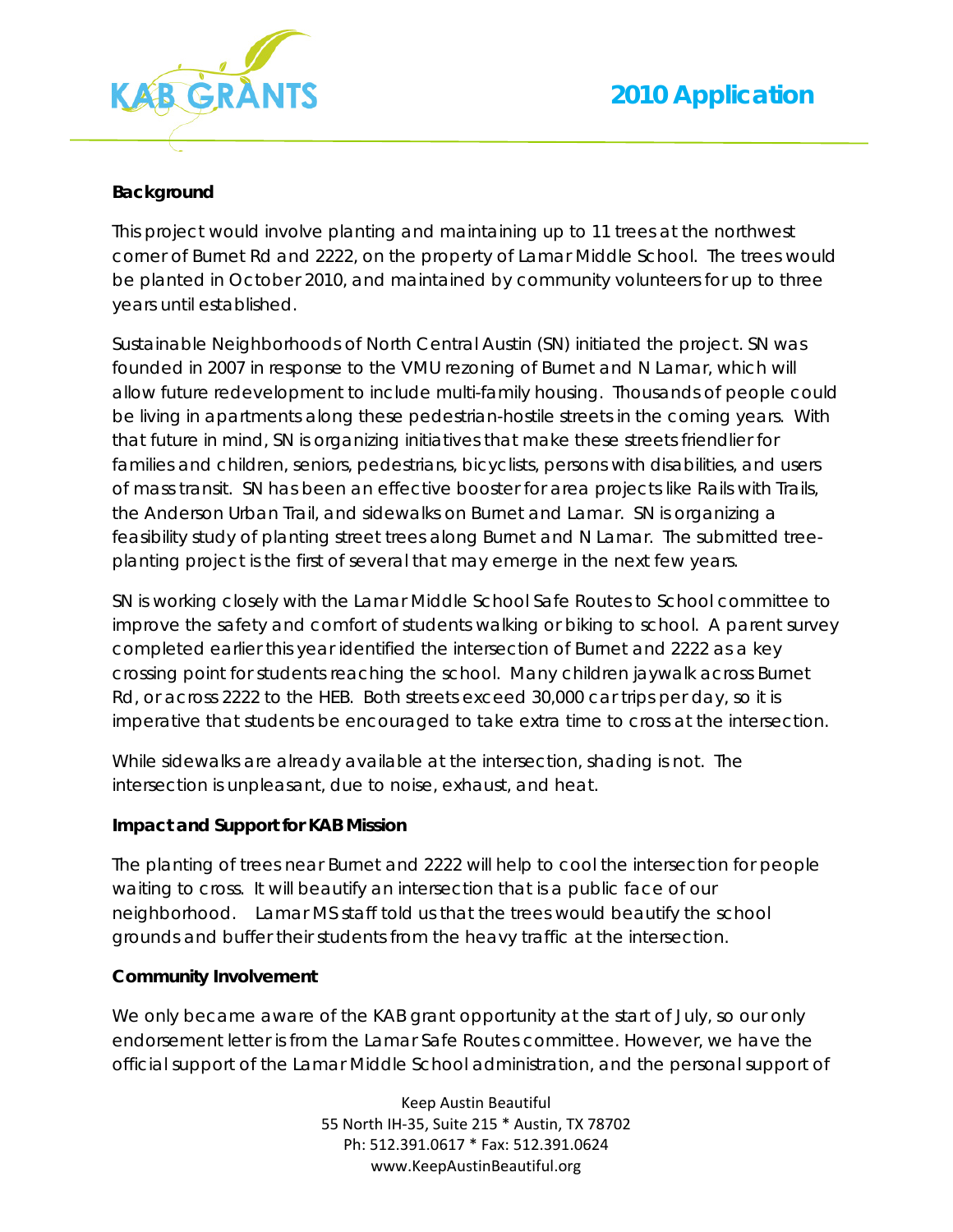

the new Lamar PTA president, Christiane Erwin. We have been assisted in defining the project by the Allandale Neighborhood Association beautification chair, Linnea Lemon, and by City of Austin Urban Forestry Commission member Peggy Maceo.

With the KAB grant opportunity in mind, we announced the project on the Allandale and Brentwood neighborhood listservs over the July 4th weekend and collected \$520 in pledges. Ten people have offered volunteer time to plant and maintain the trees. We feel certain that more money and volunteers can be obtained if necessary.

#### **Implementation and Maintenance**

A local landscape architect, Jody Jarrett, is planning the project. The Lamar Middle School administration has approved a planting area near the intersection, shown in the attached project sketch.

The trees would be planted in October 2010. All trees will be selected from the KAB approved list. The intent is to shape a wooded grove composed of different kinds of trees, thereby providing different growth rates and reduced disease risk. A live oak or a composite of bunched (multi-trunk) live oaks would be the centerpiece. Other species discussed include Texas Ash, Mexican plum and possibly Yaupon. School officials have asked that only non-bushy trees be planted, in order to maintain visibility of the school grounds from the street.

The cost section shows some larger container sizes. The intent here is to accelerate the timeline for the grove to provide value. If funds cannot be obtained for the larger sizes, we will use smaller sizes.

Water is a key constraint. The nearest faucet is 400 ft from where the trees would be planted. A blue print of the school's irrigation system shows a buried water pipe that comes to 300 ft from the planting area. We are looking into the cost of extending this line to the planting area, and then using soaker hoses or bubblers to maintain constant year-round moisture for the trees. This effort may involve a contractor component, so it is not included in the funding request to KAB.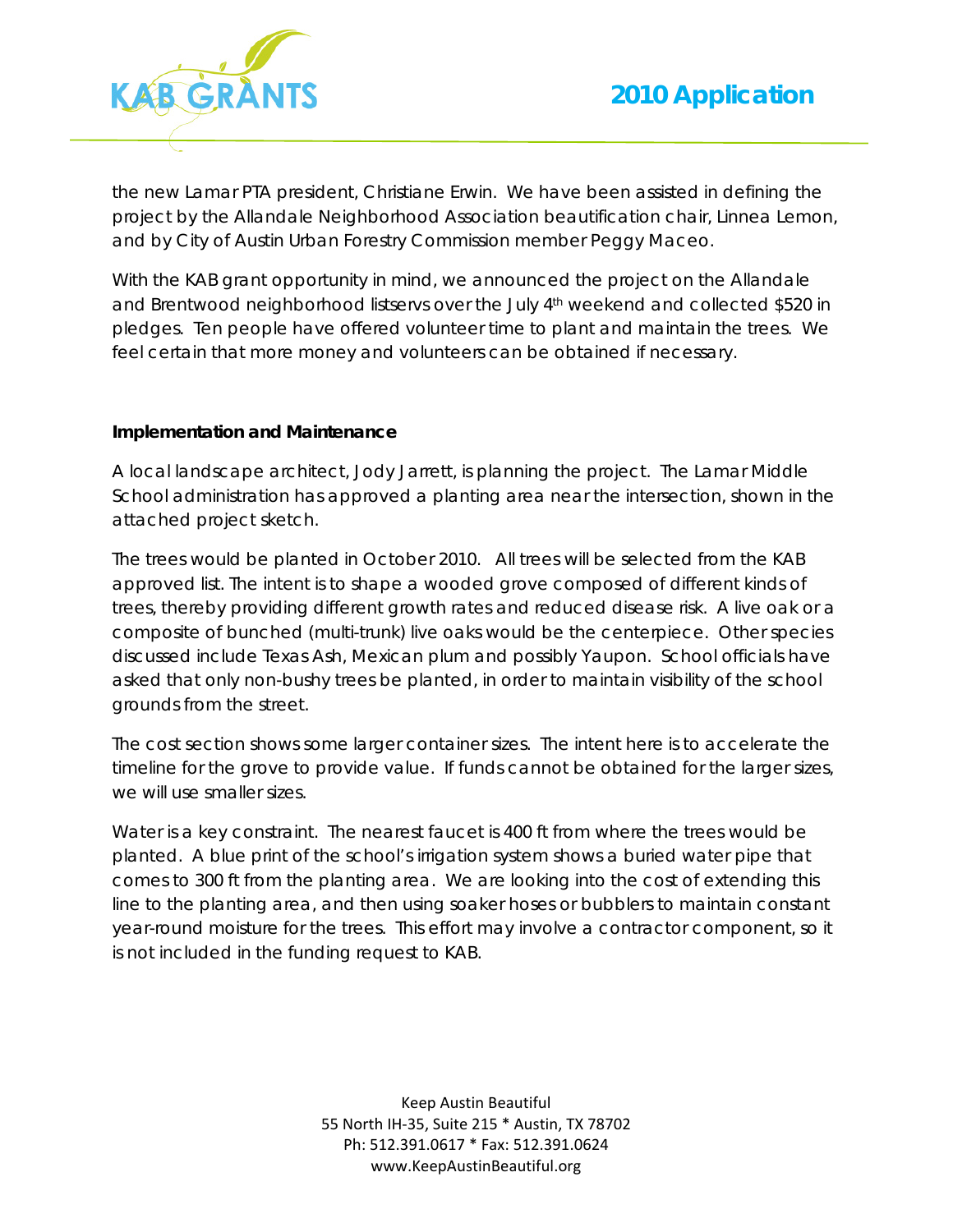

#### **Budget and Financing**

We are seeking \$1,329 in KAB funding for non-contractor expenses. The contractor component would be funded from community sources. The scale of contractor costs could change depending upon details of the existing school irrigation system. If the cost came down, we would ask community donors to contribute to future tree plantings.

#### **COSTS**

| Item                                                                          | # of Units     | Cost/Unit | Total  |
|-------------------------------------------------------------------------------|----------------|-----------|--------|
| Irrigation improvements (may require<br>contractor - NOT PART OF KAB REQUEST) |                |           | \$1200 |
| Tree, 100g multi-trunk live oak                                               | 1              | \$378     | \$378  |
| Trees, 30 g                                                                   | $\overline{2}$ | \$100     | \$200  |
| Trees, 15 g                                                                   | 8              | \$50      | \$400  |
| Soaker hoses or bubblers, kit per tree                                        | 11             | \$20      | \$220  |
| Water timer and battery                                                       | 1              | \$50      | \$50   |
| Mulch, bag                                                                    | 15             | \$3       | \$45   |
| Compost, bag                                                                  | 12             | \$3       | \$36   |
| Project cost total                                                            |                |           | \$2529 |
| <b>FUNDING SOURCES</b>                                                        |                |           |        |
| Community donations (pledged since 7/1/10)                                    |                |           | \$520  |
| Community donations (to be raised)                                            |                |           | \$530  |

| Latitudi Till vaolitation (to be reguested) | <b>viv</b> |
|---------------------------------------------|------------|
| KAB funding for non-contractor expenses     | \$1329     |
| Total Funding                               | \$2529     |

 $L = \frac{1}{2}$  amar PTA donation (to be requested)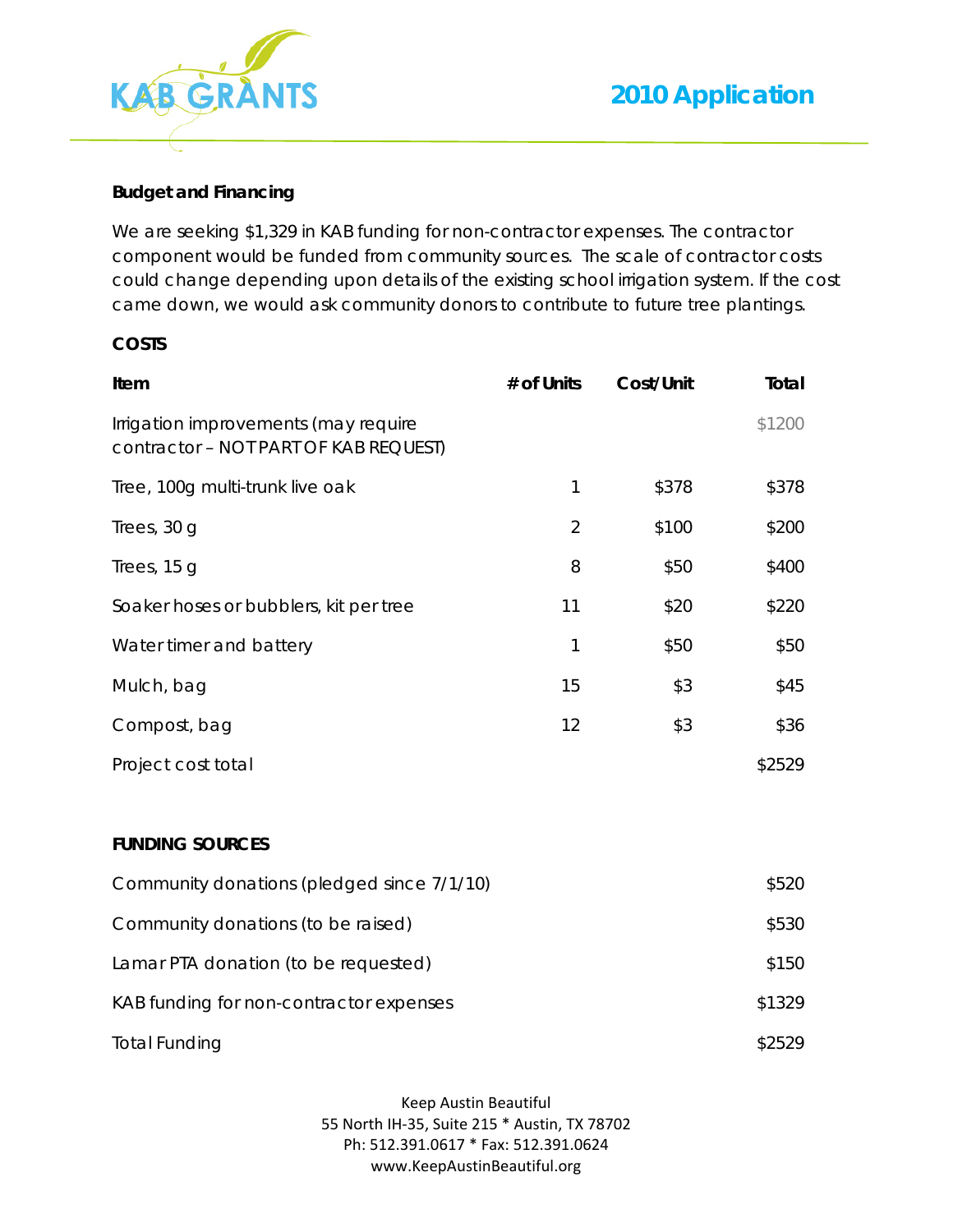



A mural shot of the Lamar MS athletic field, looking south to the intersection of Burnet Rd and 2222. The HEB grocery store is directly across 2222. Visible below the HEB sign is a CapMetro bus stop. A new bus stop is planned for the Lamar side, so in the future one can expect riders to make the walk along the sidewalk past where the trees will be planted, to cross the intersection and make a transfer to another bus or to a MetroRapid rapid bus.



A close-up of the corner where the trees would go.

Proximity to the busy intersection is a strategic aspect of this project. Trees will cool pedestrians and calm drivers. The benefit to students using the track and field is selfevident.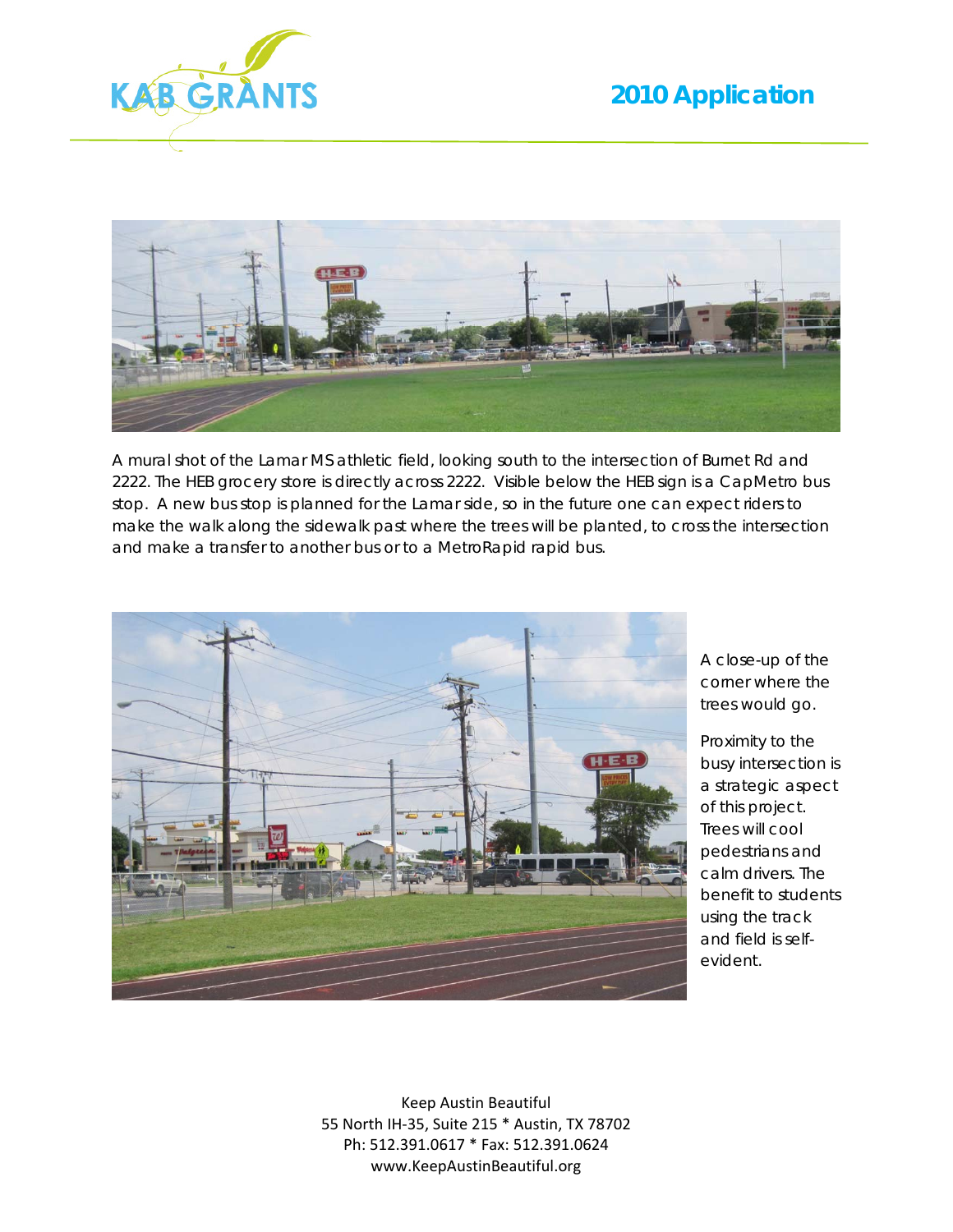



A view of the corner from the intersection. The school grounds from this vantage have been called an "urban wasteland." Planting a grove of trees here would be transformative.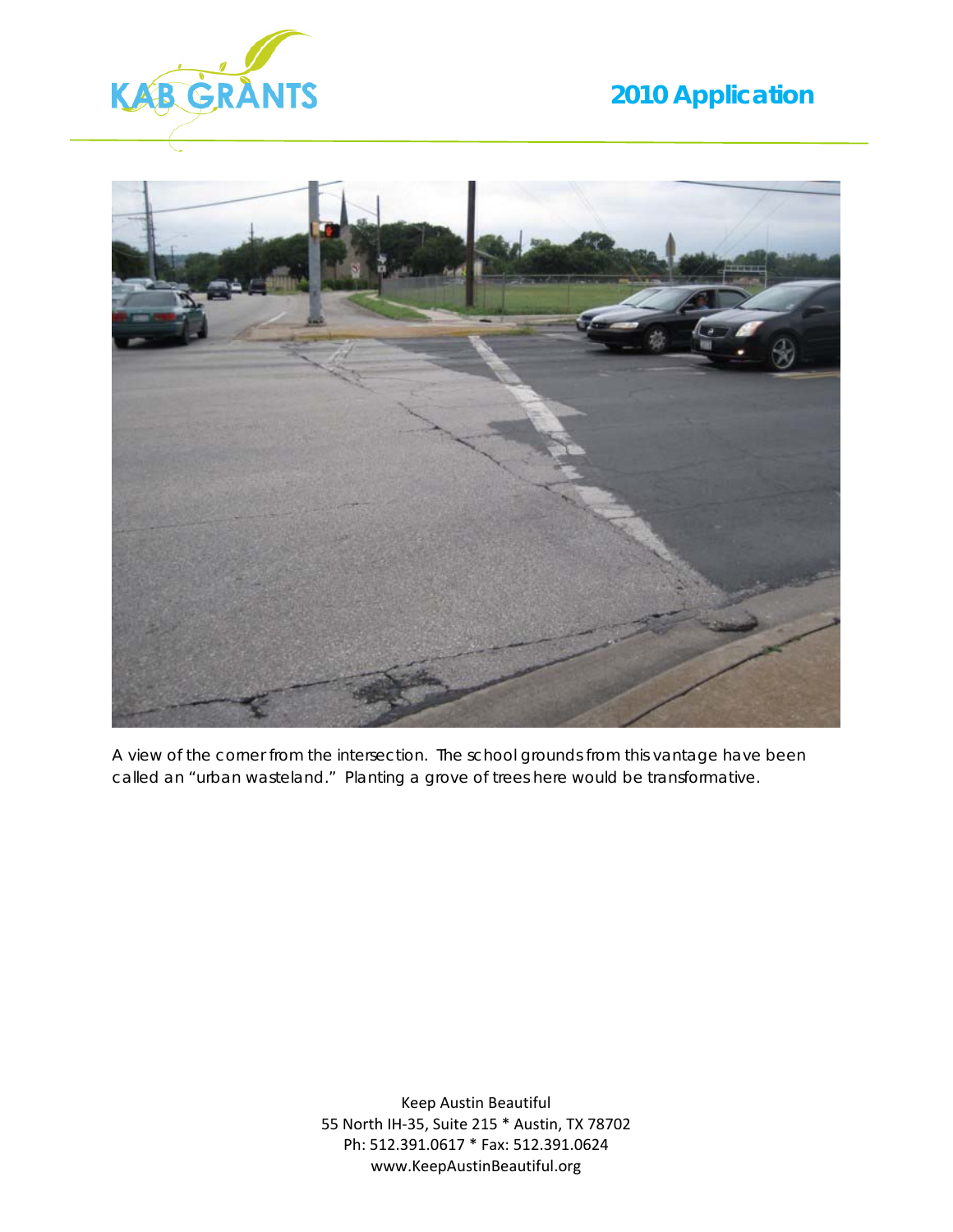



Site drawing by landscape architect Jody Jarrett.